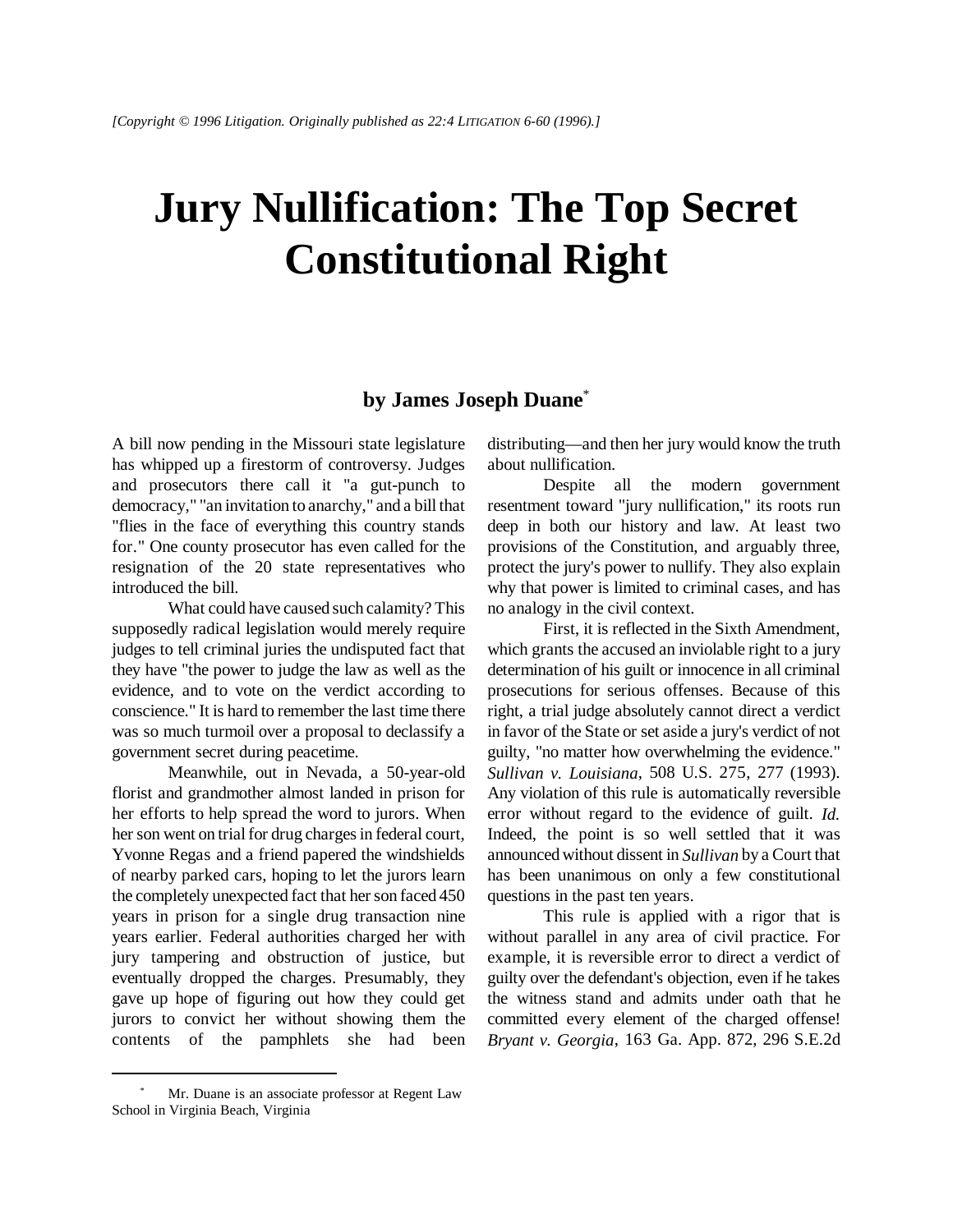168 (Ga. Ct. App. 1982). (Although one might fairly describe that particular defense strategy as a questionable use of direct examination.)

### **Judicial Deference**

Likewise, when a judge takes judicial notice of a fact in a criminal case—for example, that the defendant could not have boarded a train in New York and exited in Texas without somehow crossing state lines—he will tell the jury they "may" accept that fact as proven without further evidence. But he may not tell them that they are required to do so, or take the factual question away from them, no matter how obvious the fact might seem. *See* Advisory Committee Notes to Fed. R. Evid.  $201(g)$ . Even where the defendant and his attorney enter into a formal stipulation admitting an element of the offense, the jury should be told merely that they may regard the matter to be "proved," if they wish, but the judge still cannot direct a verdict on that factual issue or take it away from the jury over the defendant's objection. *United States v. Muse*, 83 F.3d 672, 679-80 (4th Cir. 1996). All of these rules are designed, in part, to protect the jury's inviolable power to nullify and to avoid the reversible error always committed when "the wrong entity judge[s] the defendant guilty." *Rose v. Clark*, 478 U.S. 570, 578 (1986).

Second, the roots of nullification also run deep into the (pg.7) Double Jeopardy Clause. Even where the jury's verdict of not guilty seems indefensible, that clause prevents the State from pursuing even the limited remedy of a new trial. This rule, by design, gives juries the power to "err upon the side of mercy" by entering "an unassailable but unreasonable verdict of not guilty." *Jackson v. Virginia*, 443 U.S. 307, 317 n.10 (1979).

Finally, the jury's power to nullify is protected by our abiding "judicial distaste" for special verdicts or interrogatories to the jury in criminal cases. *United States v. Oliver North*, 910 F.2d 843, 910-11 (D.C. Cir. 1990). Unlike in civil cases, where such devices are routinely employed, in criminal cases it has frequently been held to be error to ask a jury to return anything but a general verdict of guilty or not guilty. *United States v. McCracken*, 488 F.2d 406, 418-419 (5th Cir. 1974) (collecting cases). This rule is designed to safeguard the jury's power "to arrive at a general verdict without having to support it by reasons or by a report of its deliberations," and to protect its historic power to nullify or temper rules of law based on the jurors' sense of justice as conscience of the community. *Id.*; *United States v. Spock*, 416 F.2d 165, 181-82 (1st Cir. 1969). The jury is given "a general veto power, and this power should not be attenuated by requiring the jury to answer in writing a detailed list of questions or explain its reasons." *United States v. Wilson*, 629 F.2d 439, 443 (6th Cir. 1980). Although the issue is far from settled, a powerful argument can be made that this rule "is of constitutional dimensions," and a direct corollary of the Sixth Amendment's protection of the jury's power to nullify. Wayne LaFave & Jerold Israel, *Criminal Procedure* § 24.7(a) (2d ed. 1992).

These constitutional rules, in combination, give a criminal jury the inherent discretionary power to "decline to convict," and insure that such "discretionary exercises of leniency are final and unreviewable." *McCleskey v. Kemp*, 481 U.S. 279, 311 (1987). This state of affairs does not even have a rough parallel in civil cases, where the Seventh Amendment right to a "trial by jury" does not preclude judges from granting summary judgment, directed verdicts, and new trials. (In effect, although both amendments are written quite similarly, the Supreme Court has interpreted the Sixth Amendment to give criminal defendants a right to a jury and a trial; the Seventh Amendment, where it applies, only gives civil litigants the right to a jury if there is a trial.)

The existence of a criminal jury's power to nullify is currently as well settled as any other rule of constitutional law. It is a cornerstone of American criminal procedure. The far more controversial issue—and much more frequently litigated—is that perennial dilemma: What should we tell the kids? Should (or must) the judge tell the jurors anything about their power (or right) to nullify? Should the judge at least allow the defense to tell them? If so, how much should we tell them, and how should we do it? These issues lie at the very core of our criminal justice system, and have been debated by lawyers, journalists, philosophers, and patriots for two centuries. It is therefore ironic that these questions have, at least in recent decades, generated one of the most remarkable displays of unanimity ever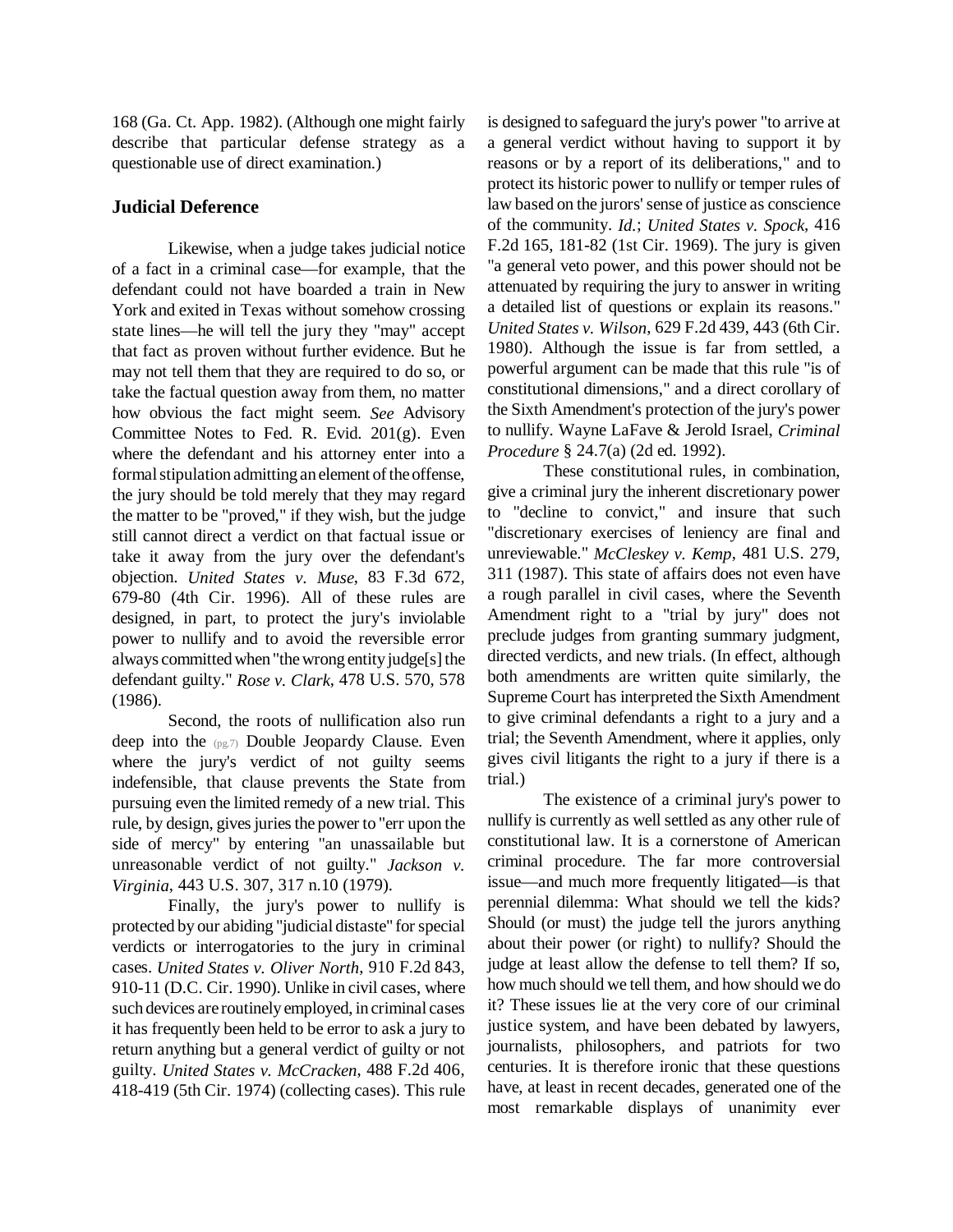orchestrated by state and federal courts on any issue of law in American history.

It would take at most four words to fairly summarize the unanimous consensus of state and federal judges on the idea of telling jurors about their power to nullify: "Forget it. No way." Even while extolling the beauty and majesty of our commitment to the jury's constitutional role as a guardian against tyranny, no state or federal appellate court in decades has held that a trial judge is even permitted—much less required to explicitly instruct the jurors on their undisputed power to return a verdict of not guilty in the interests of justice. The federal courts are unanimous and have been for years, *e.g., United States v. Manning*, 79 F.3d 212, 219 (1st Cir. 1996) ("a district judge may not instruct the jury as to its power to nullify"). So are the state appellate courts, *e.g.*, *Mouton v. Texas*, 923 S.W.2d 219 (Tex. Ct. App. 1996); *Michigan v. Demers*, 195 Mich. App. 205, 489 N.W.2d 173 (Mich. Ct. App. 1992).

#### **State Law**

There is a pervasive myth that three states supposedly allow jury nullification instructions: Georgia, Maryland, and Indiana. *See State v. Morgan Stanley & Co.*, 194 W.V. 163, 175, 459 S.E.2d 906, 918 n.27 (W.V. 1995); Paul Butler, *Racially Based Jury Nullification: Black Power in the Criminal Justice System*, 105 Yale L.J. 677, 704 n.147 (1995). Some lists also include Oregon. This is presumably because those states have laws or constitutional provisions suggesting that criminal jurors are judges of the law and the facts. But the myth is false. Despite their differing constitutions, all four states have held that a jury has, at most, the power to acquit a guilty man, not the right, and should not be told that it may ignore or nullify the law. *See, e.g.*, *Miller v. Georgia*, 260 Ga. 191, 196, 391 S.E.2d 642, 647 (Ga. 1990).

Resourceful defendants and their attorneys have tried every conceivable route around this immovable roadblock. All have been thwarted. Without exception, the appellate courts will not allow a defense attorney to use her closing argument to tell the jurors about their power to nullify, or to urge them to use it. *See, e.g.*, *United States v. Muse*, 83 F.3d 672, 677 (4th Cir. 1996).

Nor can the defense offer evidence that is relevant to nothing (pg.8) but the justness of a conviction or acquittal, or is otherwise designed to induce the jury to nullify. *United States v. Griggs*, 50 F.3d 17, 1995 WL 7669 (9th Cir. 1994). This includes, most notably, any information about the sentence faced by the defendant, even if it is a minimum mandated by law. *United States v. Johnson*, 62 F.3d 849, 850-51 (6th Cir. 1995).

Judicial disapproval also extends to any evidence or argument designed solely to persuade the jury that the government was guilty of misconduct in its investigation or prosecution. *United States v. Rosado*, 728 F.2d 89, 93-95 (2d Cir. 1984).

Predictably, the battle is moving to the earliest stages of the trial, but the results are the same. Requests to ask jurors about nullification on voir dire have been denied. *United States v. Datche*,. 830 F. Supp. 411, 418 (M.D. Tenn. 1993).

One pro se defendant tried to persuade the Supreme Court that her trial judge improperly refused to let her challenge for cause those prospective jurors who did know or understand the term "jury nullification." *Mendonca v. Oregon*, 55 U.S.L.W. 3362 (1986) (petition for certiorari). The Court decided it might tackle that one later, and denied review. 479 U.S. 979 (1986).

Defendants will go to any lengths to get this forbidden topic of discussion before the jury. In one recent case involving minor charges in traffic court, a pro se defendant offered the State of Pennsylvania a bargain of almost Faustian proportions. He asserted a right to execute a release of his property rights under state law and all of his privileges and immunities secured by the Fourteenth Amendment, subject to the condition that he would revert to the status of an "American Freeman" with all of the "common law rights thereof, including the right to a jury possessing the power of jury nullification." *Phelps v. Pennsylvania*, 59 U.S.L.W. 3522 (1991) (petition for certiorari). The Supreme Court passed up this chance to decide the issue, perhaps preferring to wait until it percolates a bit more in the lower courts. 498 U.S. 1088 (1991).

Judicial hostility to jury nullification goes well beyond the stone wall of silence erected around the jury box. Case after case has approved jury instructions actually designed to imply that jurors do not have such power at all, or to "instruct the jury on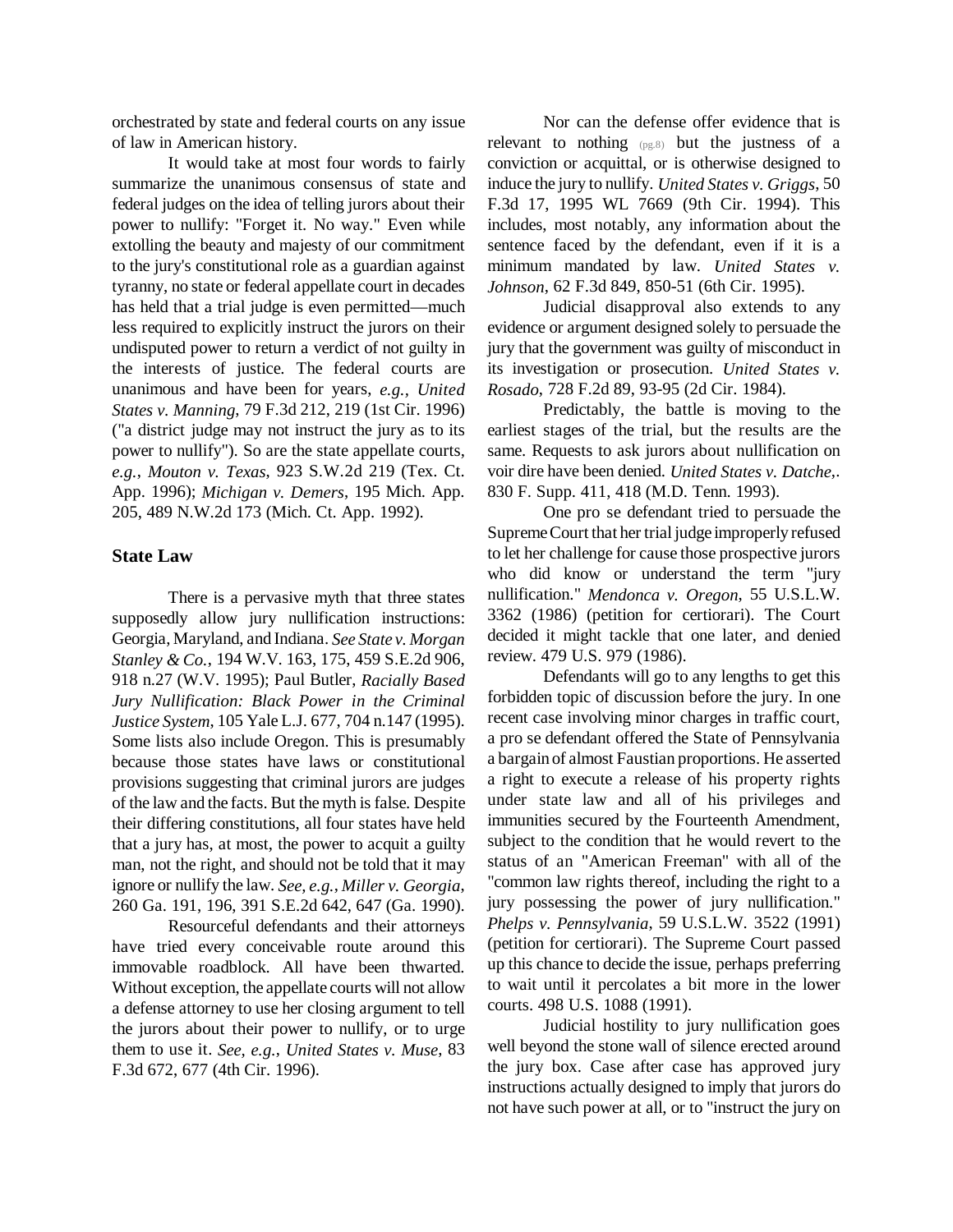the dimensions of their duty to the exclusion of jury nullification." *United States v. Sepulveda*, 15 F.3d 1161, 1190 (1st Cir. 1993). For example, criminal jurors are routinely ordered: "You must follow my instructions on the law, even if you thought the law was different or should be different," Eighth Circuit Pattern Criminal Jury Instruction 3.02 (1991), and "even if you disagree or don't understand the reasons for some of the rules." Federal Judicial Center, Pattern Criminal Jury Instruction 9 (1987).

In extreme cases, this judicial hostility even extends to dishonesty. As Chief Judge Bazelon correctly observed, current law on this topic is tantamount to a "deliberate lack of candor." *United States v. Dougherty*, 473 F.2d 1113, 1139 (D.C. Cir. 1972) (dissenting opinion). In one especially outrageous case, the jury deliberated for hours in a criminal tax case before sending the judge a note asking: "What is jury nullification?" The defendant was convicted shortly after the judge falsely told the jury that "there is no such thing as valid jury nullification," and that they would violate their oath and the law if they did such a thing. *United States v. Krzyske*, 836 F.2d 1013,1021 (6th Cir. 1988). Over a vigorous dissent, the Court of Appeals deemed the instruction proper and affirmed the conviction, *id.*, even after the defendant furnished the court with an affidavit from a juror who swore he would have acquitted if "we were told the truth about jury nullification." *United States v. Krzyske*, 857 F.2d 1089,1095 (6th Cir. 1988).

This widespread judicial pattern is highly ironic. The courts have unanimously (and erroneously) refused to let defense attorneys argue for nullification, typically by insisting that the jury has no power to consider what the law should be, and that juries have no lawful task but to decide whether the defendant broke the law. Yet, in a fit of sheer inconsistency, the same federal courts of appeals are also unanimous that it is permissible for prosecutors to urge juries to act as the "conscience of the community" and use their verdict to "send a message" about whether society should be willing to tolerate the defendant's alleged conduct. James J. Duane, "What Message Are We Sending to Criminal Jurors When We Ask Them to 'Send a Message' With Their Verdict?," 22 *Am. J. Crim. Law* 565, 576-79 (1995).

The Sixth Amendment creates a right for the defendant to insist on a jury to act as a community conscience and protect him from government oppression, and yet only the State is allowed, when it chooses, to ask the jury to consider matters of morality and conscience. *Id.* at 590-602. Thus have we witnessed a complete perversion of the constitutional priorities and structure.

One might fairly summarize the case law this way: "You may *hope* that the jury will refuse to apply a harsh, unfair, or inequitable law, but you may not urge them to do so." Steven Lubet, *Modern Trial Advocacy* 436 (1993) (emphasis added). But why not? Why can't we tell the jury a little bit more than we do about the truth? Not since the storming of the Bastille have the forces of government been so tightly united in their opposition to a popular uprising. Numerous arguments have been advanced by judges around the country for this refusal, but not one stands up to serious analysis.

**1. "Jury nullification is an embarrassing glitch in our law."** What should we tell jurors about their power to nullify? The answer depends largely on one's attitude toward a closely related issue: Just what is nullification anyway, and why is it protected by the Constitution? One of the most frequent justifications for refusing to tell juries about their power to nullify is the pernicious suggestion that this power is the product of some accidental or regrettable flaw in our system of justice.

Jury nullification has been described in many ways, some of which cannot be repeated in respectable society. At one extreme, a federal judge recently hailed it as "one of the peaceful barricades of freedom." Jack B. Weinstein, "Considering Jury 'Nullification': When May and Should a Jury (pg.9) Reject the Law to Do Justice," 30 Am. Crim. L. Rev. 239, 254 (1993). Even courts declining to instruct juries about the doctrine have conceded that "the pages of history shine on instances of the jury's exercise of its prerogative to disregard uncontradicted evidence and instructions of the judge." *United States v. Dougherty*, 473 F.2d 1113, 1130 (D.C. Cir. 1972). Notable examples include the courageous refusal of northern jurors to convict "guilty" men who violated the fugitive slave laws. *Id.*

On the other hand, some courts have suggested that the power to nullify is merely "a tolerated anomaly in the rule of law.'" *Mayfield v. United States*, 659 A.2d 1249, 1254 (D.C. 1995). They call it a void in the law, giving jurors "the power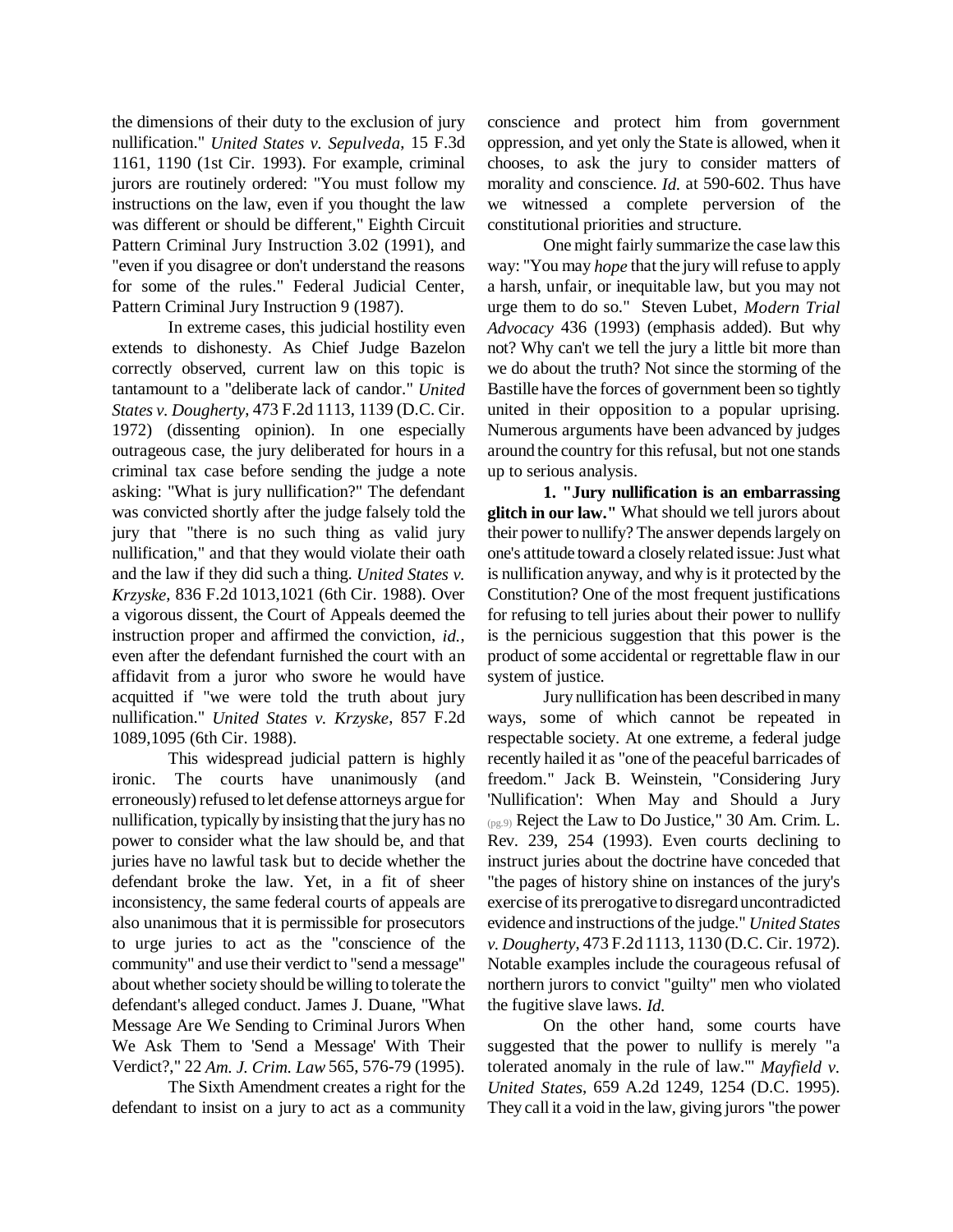to do what they want in a given case because neither the prosecution nor the court has the authority to compel them to do what they *should*." *State v. Bjerkaas*, 472 N.W.2d 615, 619 (Wis. App. 1991). (emphasis added). Others assert that the power exists only because "there is nothing to prevent" it, but that it "is not a legally sanctioned function of the jury and should not be encouraged by the court." *State v. Weinberg*, 631 N.E.2d 97, 100 (N.Y. 1994). The sensational-sounding charges have been made that a nullification instruction would "encourage the jury to abdicate its primary function," *id.*, or that it would "in essence direct juries that they could run amuck" *Davis v. State*, 520 So. 2d 493, 494-95 (Miss. 1988). Scores of other cases have tried to capture this same point by insisting that juries always have the power to nullify, but never the right to do so.

So who is correct? Is the institution of nullification deliberately enshrined and protected in the Constitution as a valuable political end in itself, as some have suggested? Or is it merely a regrettable byproduct of careless drafting, or an anomalous but necessary evil we "tolerate" because of our commitment to some greater good? And how could the courts be so very far apart in their responses? The answer to this confusion depends on how one defines "jury nullification," a term with various shades of meaning.

In its broadest form, "nullification" has often been used to describe the jury's "raw power to set an accused free for any reason or for no reason," *Sepulveda*, 15 F.3d at 1190, even for reasons having nothing to do with justice or guilt.

### **The Jury's Rights**

An acquittal may come because the jurors found the defendant attractive, or were members of the same race, or harbored hatred toward the victim's race, or merely because they were tired of being sequestered for months. This possibility, which might fairly be called "lawless nullification," is protected by our Constitution not for its own sake, but because of our commitment to the secrecy of jury deliberations and the finality and unreviewability of their verdicts. (This is true in much the same way that the First Amendment protects the right to say many things that nobody would publicly hold up as a model of good civic behavior.)

There is no compelling reason why a jury should learn every dirty little secret of our system of justice, especially if that knowledge would undermine the purpose of the proceeding or the jurors' perception of the seriousness of their role. *See Caldwell v. Mississippi*, 472 U.S. 320, 323 (1985) (error to give jury misleading view of the extent of appellate review of their sentencing recommendation). Thus, the courts are correct to hold that the law should not require or encourage a judge to remind jurors of the regrettable fact that they have the raw power to acquit for any arbitrary or spiteful reason, or indeed for no reason at all. But in no reported case, to my knowledge, has any defendant or his attorney requested an instruction that would go even half that far.

In the real world, outside the pages of appellate judicial opinions, defendants almost invariably make the far more modest request that the jury be told merely of its authority to acquit an accused if a conviction would conflict with their deeply seated sense of morality and justice. In this, its purest form, the possibility of "nullification" is not some accidental byproduct of careless drafting in the Constitution, nor of our commitment to some greater good. It is one of the very reasons for the existence of the Sixth Amendment's inflexible insistence that the accused has the right to a jury of his peers.

The jury is there, by design, "to prevent oppression by the Government" and to "protect against unfounded criminal charges brought to eliminate enemies and against judges too responsive to the voice of higher authority." *Duncan v. Louisiana*, 391 U.S. 145, 155-56 (1968). The jury's role "as a check on official power" is in fact "its intended function." *Batson v. Kentucky*, 476 U.S. 79, 86-87 n.8 (1986). The jury injects "a slack into the enforcement of law, tempering its rigor by the mollifying influence of current ethical conventions." *United States ex rel. McCann v. Adams*, 126 F.2d 774, 775-76 (2d Cir. 1942) (Learned Hand, J.). That is why a directed verdict for the state would be not merely unconstitutional—it "would be totally alien to our notions of criminal justice," since "the discretionary act of jury nullification would not be permitted." *Gregg v. Georgia*, 428 U.S. 153, 199 n.50 (1976) (plurality opinion).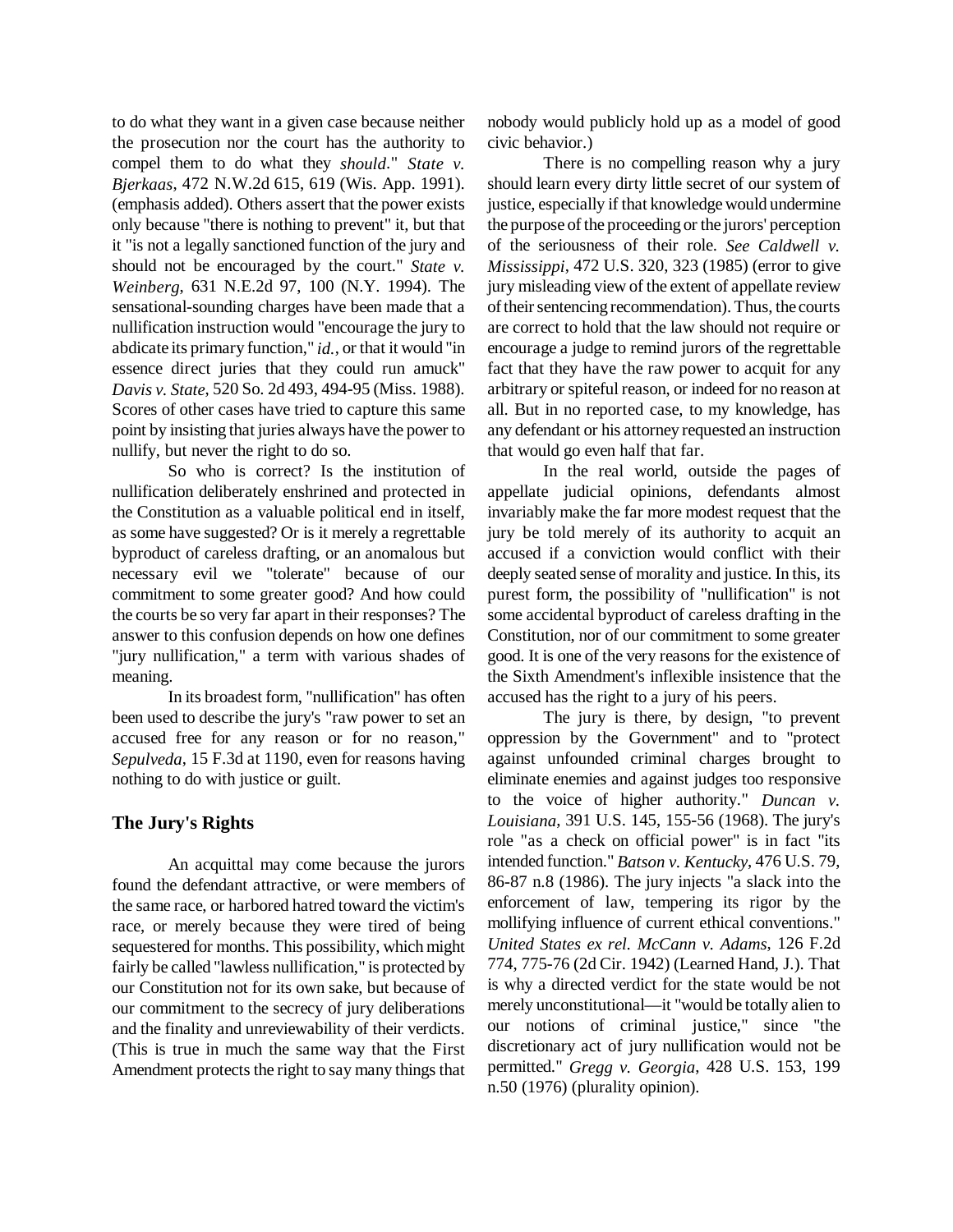This is also the defect in the long line of cases that disparage (pg.10) nullification by claiming that the jury has only the "power," but not the "right," to do it. That may be a fair description of the jury's latitude to acquit for any lawless reason that pleases them—its "power to bring in a verdict in the teeth of both law and facts." *Horning v. District of Columbia*, 254 U.S. 135, 138 (1920). But the jury's power to acquit out of justice or mercy is a constitutionally protected right. If not their right, it is at least the defendant's firmly settled right that he insist on a jury with such power, regardless of whether the proof of his technical legal guilt is literally overwhelming and uncontradicted. *Sullivan v. Louisiana*, 508 U.S. 275, 277-82 (1993). Any judicial instructions that would prevent the exercise of this right are unconstitutional.

These considerations about the historical roots of the right to a jury trial, by themselves, do not dispose of the question whether the jury should be instructed about nullification. But they easily suffice to dispatch the absurd suggestion that the latitude allowed for an acquittal based on the jury's sense of justice should be kept from the jury because it is only a flaw in the system's design, or that it is not a legally sanctioned function of the jury.

**2. "Nullification instructions encourage the jury to violate the law."** Some courts have reasoned that a nullification instruction would permit, if not encourage, the jurors to disregard or break the law. One court even held that it is proper to affirmatively instruct the jurors that they would "violate the law" if they engaged in nullification or if they violated any of the judge's instructions on the law. *United States v. Krzyske*, 836 F.2d 1013, 1021 (6th Cir. 1988). Another has reasoned that "anarchy would result from instructing the jury that it may ignore the requirements of the law." *Powell*, 955 F.2d at 1213. Such assertions are baseless.

Contrary to the widespread myth popular among judges, there is no "law" that requires juries to convict every man shown to be technically guilty beyond a reasonable doubt. "The power of the courts to punish jurors for corrupt and incorrect verdicts," *Dougherty*, 473 F.2d at 1130, that darling of the Star Chamber's nursery, was banished from the pages of Anglo-American law centuries ago. Today, at its very core, our system of justice is unflinchingly committed to the liberty of criminal juries to "err upon the side of mercy," *Jackson*, 443 U.S. at 317, or to "refuse to convict even though the evidence supported the charge." *Gregg*, 428 US. at 199 n.50. Any system that restricted such liberty "would be totally alien to our notions of criminal justice." *Id.* In this respect, nullification is every bit as lawful as leniency extended by the prosecutor, or the judge, or the governor. *Id.*

Nor does any "law" forbid a jury from pardoning a man who violated an unjust statute, even if an acquittal requires them to ignore the court's instructions on the law. The Constitution does no such thing; it actually protects the jury's right to acquit based on their sense of justice. The penal code does not criminalize such conduct, and would be clearly unconstitutional if it did. Not even the Bible imposes any such rule. *See Deuteronomy* 16:20 ("Follow justice and justice alone"). If there is any such "law," it is true only in the narrow sense of illegitimate case law made up by judges acting well beyond the scope of their lawful authority.

Judges who tell each other that "nullification is illegal" are more than vaguely reminiscent of the judge who once told a criminal defendant: "Rule Forty-Two. All persons more than a mile high to leave the court! It's the oldest rule in the book." Lewis Carroll, *Alice's Adventures in Wonderland* 256 (Bramhall House 1960). As the defendant adroitly responded: "Then it ought to be Number One"—or it ought to be, at the very least, written down in the Constitution, or the penal code, or somewhere besides judicial opinions.

**3. "The Supreme Court said not to tell the jury about it."** A surprising number of courts have tried to blame the Supreme Court for their refusal to tell juries about the power to acquit on moral grounds. That myth is also false. The Supreme Court has never said such a thing.

In the two cases widely cited for this proposition, the Court merely declared that a jury is not entitled to decide what the law is or should be, and that "a judge always has the right and duty to tell them what the law is upon this or that state of facts that may be found." *Horning v. District of Columbia*, 254 U.S. 135, 138 (1920) (Holmes, J.); *accord Sparf and Hansen v. United States*, 156 U.S. 51 (1895). This language has been widely cited by lower courts as authority for their refusal to permit any argument or instructions on nullification. E.g., *Krzyske*. 836 F.2d at 1021.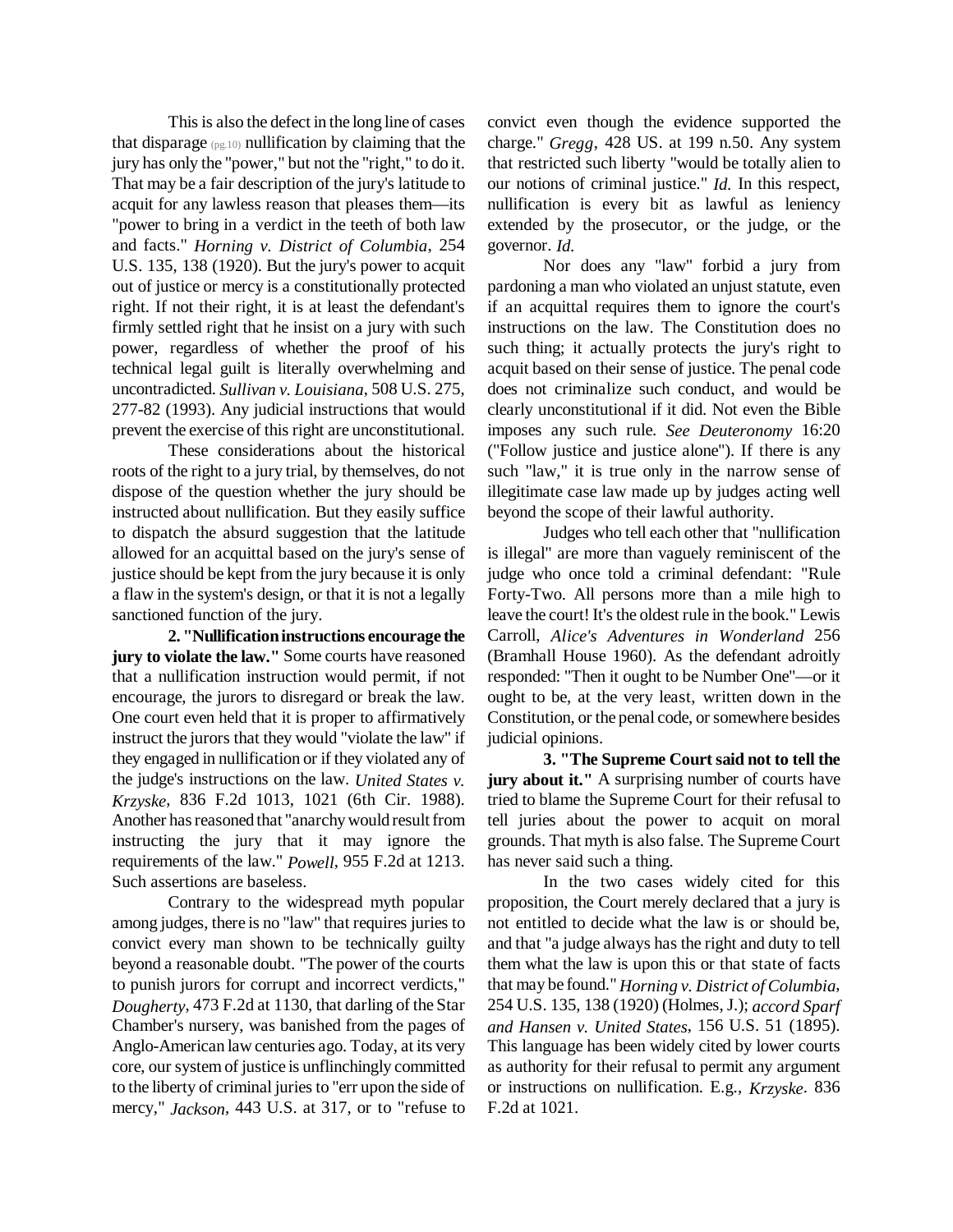In fact, however, *Horning* and *Sparf* have nothing to do with this matter. It would indeed be improper to tell a jury that "they are to determine the rules of law." *Dougherty*, 473 F.2d at 1136. In *Sparf*, for example, the Supreme Court properly refused a murder defendant's request that his jury be told they could convict him of manslaughter out of leniency, even though he conceded that there was no evidence to support a finding of guilt on such a lesser charge! 156 U.S. at 99. If that were the law, of course, we ought to read the jury the entire penal code, just in case manslaughter seems too harsh, so they could perhaps convict him of driving with a bad muffler instead, or maybe acquit him on the grounds of intoxication.(pg.11)

Our entire system of justice would be undermined if jurors had the liberty to return a false verdict—even for benign motives of mercy—convicting a defendant of a lesser offense she simply could not have committed, or acquitting her because of some legal defense with absolutely no basis in the evidence.

But that straw man has nothing to do with the typical case of a defendant seeking an instruction on nullification. Such instructions need not suggest that jurors be told they can decide for themselves what the law is or should be, or that they can convict the defendant of some lesser offense (or acquit on the basis of some affirmative defense) with no basis in the facts. Our law does not countenance such contrivances and should not encourage them. But a proper nullification instruction or argument would merely tell the jury the fact— or at least confirm their intuitive suspicion that our law intentionally allows them the latitude to "refuse to enforce the law's harshness when justice so requires." LaFave and Israel, *Criminal Procedure* § 22.1, at 960. Whether that information should be given to the jury has never been considered or decided by the Supreme Court. *Id.* But it is the height of hypocrisy to refuse to report that truthful information about our constitutional law to the jury on the pretense that the judge "has the right and *duty* to tell them what the law is." *Horning*, 254 U.S. at 138 (emphasis added). That language, taken literally, would require the judge to tell the jury much more than we do about nullification.

There is one variant of nullification, however, that appears to have been recently foreclosed by the Supreme Court. Without specifically addressing the topic of nullification, the Court recently held that jurors should not be given distracting information about the sentencing consequences of their verdict, even when that evidence might serve to correct inconsistent and erroneous beliefs the jury is likely to harbor about the effect of their verdict. *Shannon v. United States*, 114 S. Ct. 2419, 2427 (1994). That reasoning would also appear to apply where the defendant seeks to tell the jury about sentencing information solely to persuade them to acquit out of compassion and mercy, as the lower courts have already acknowledged. *See United States v. Johnson*, 62 F.3d at 850.

### **Limiting the Jury's Discretion**

The reasoning of *Shannon*, consistently applied, would take a big bite out of the jury's power to nullify. An oppressive political regime could achieve some surprising results by persuading a jury to convict an accused of some seemingly minor offense that carries a surprisingly draconian penalty. Without accurate sentencing information, jurors would be unable to nullify such a monstrous law—or worse yet, might even end up playing right into the government's hands by guessing incorrectly.

Heidi Fleiss, for example, was convicted of consensual sex offenses by jurors who were "outraged" to later learn she faced a minimum three-year prison sentence. Despite several jurors' belief that she was innocent, the jurors had struck a deal after four days of deliberating and acquitted her of drug charges—where the evidence was stronger—because they were "under the mistaken impression that the narcotics charge carried a stiffer penalty." Shawn Hubler, "Court Overturns Fleiss' Conviction, Orders New Trial," *L.A. Times*, at A1 (May 30, 1996). (Of course, trials like this one—and many others—undermine the Supreme Court's crucial assumption that jurors can be trusted to heed our standard instruction to disregard possible punishment when reaching their verdict.)

*Shannon* did not close the door to most forms of nullification, however. As the Court properly reasoned, it would be difficult to decide where to draw the line once we open the jury room door to even truthful information about the long-run sentencing consequences of their verdicts. *Shannon*,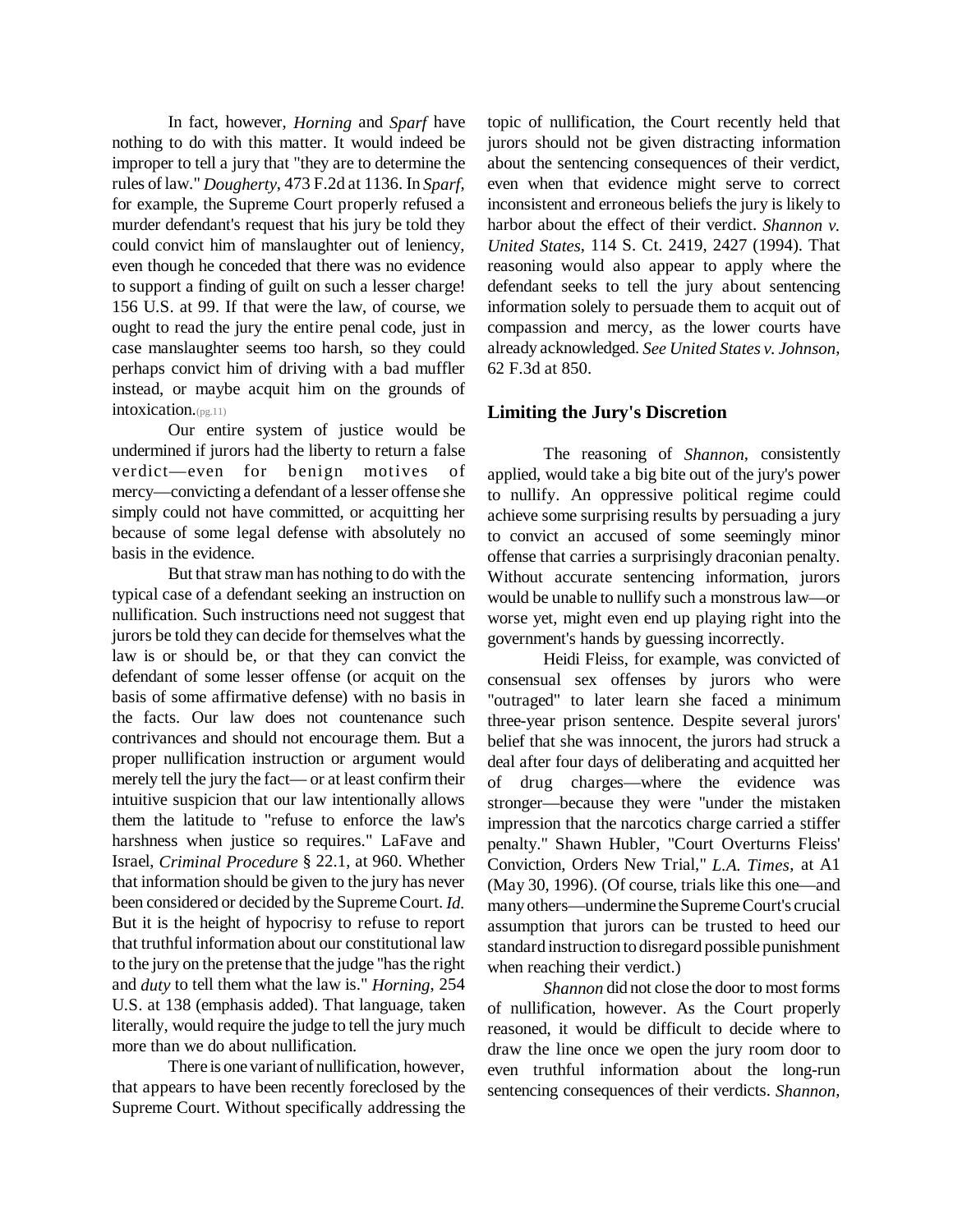114 S. Ct. at 2427-28 & n.11. But that logic does not apply to the normal case of nullification, where the accused desires an acquittal based only on the moral implications of the evidence already properly before the jury concerning the details of his conduct, and does not seek to smuggle into the record any facts they did not already learn from the prosecutor.

**4. "We can't encourage the jurors to violate their oath."** Perhaps the most threadbare judicial objection to nullification arguments is that "neither the court nor counsel should encourage jurors to violate their oath." *United States v. Trujillo*, 714 F.2d 102, 106 (11th Cir. 1983). These cases routinely assume that a jury's oath forbids them from nullifying for any reason, even if based on their firm belief that a conviction would be a terrible miscarriage of justice. One prosecutor recently reiterated the age-old complaint that "jury nullification gives status and dignity to what is basically violating your oath as a juror to follow the law." Tony Perry, "The Simpson Verdicts," *LA. Times*, at 5 (Oct. 5, 1995).

Moreover, it has been recommended that federal judges go one step further and routinely tell jurors, "You are bound by the oath that you took at the beginning of the trial to follow the instructions that I give you, even if you personally disagree with them." Sixth Circuit Pattern Jury Instruction 1.02. If the jurors explicitly ask about nullification, we are told that the judge should warn them of the supposed "fact" that acquittal of a guilty man for any reason would be a breach of their solemn oaths as jurors. *Krzyske*, 836 F.2d at 1021.

This ominous-sounding charge has no logical substance, although it naturally carries much emotional appeal. Jurors know that oaths are serious business, *see Exodus* 20:7, 16, and the law never permits or encourages anyone to do anything contrary to his oath. But despite its tremendous popularity among judges, this argument is by far the most misshapen stone in the barricade judges have been erecting around the jury box.

To begin with, it is usually false. The typical oath taken by jurors today does not forbid them from refusing to convict based on their sense of justice. In fact, many oaths administered today are barely even intelligible. At the beginning of (pg.12) the trial, jurors are typically asked to swear that they "will well and truly try and a true deliverance make between the United States and the defendant at the bar, and a true verdict render according to the evidence, so help [me] God." *United States v. Green*, 556 F.2d 71 n.1 (D.C. Cir. 1977).

Nobody still alive today knows for sure what it means to "make a true deliverance." But nothing in this oath would forbid jurors from acquitting if they are convinced—based solely on "the evidence"—that the accused's actions were morally blameless and that a conviction would be unjust. In such rare cases, no jurors could be said to have decided a case "well and truly" if they had to disregard their sense of justice to convict. And an acquittal in that case would certainly sound like a "true deliverance." *See Proverbs 24:11* ("Rescue those being led away to death"); *Isaiah 61:1* ("He has sent me to proclaim freedom for the captives and release from darkness for the prisoners").

If a jury refuses to convict a man because of overwhelming feelings of mercy or justice, they are not returning a "false" verdict. A verdict of "not guilty" based on a jury's notions of justice is not affirmatively declaring that he is innocent. (The same is true of an acquittal based on their conclusion that he has only been shown to be probably guilty, but not beyond a reasonable doubt.) The general "not guilty" verdict is merely a shorthand way of allowing the jury to express, for reasons they need not explain, "we do not choose to condemn the accused by pronouncing him guilty."

The standard objection to nullification instructions might carry at least superficial plausibility in those jurisdictions where the jury is sworn to render "a true verdict according to the evidence and the charge of the Court." *United States v. Pinero*, 948 F.2d 698, 699 n.3 (11th Cir. 1991). If those same jurors are later instructed by the court that they "must convict" where there is proof of legal guilt beyond a reasonable doubt, it probably would be a violation of such an oath to disregard the court's charge and acquit the man because his conduct was morally blameless.

But this objection to nullification instructions utterly begs the question. It is clear that defendants can make at least a plausible claim to a moral (and perhaps constitutional) right to appeal to the jurors to acquit out of justice or mercy. That argument must either stand or fall on its own merit, without any regard to the present wording of the jurors' oath.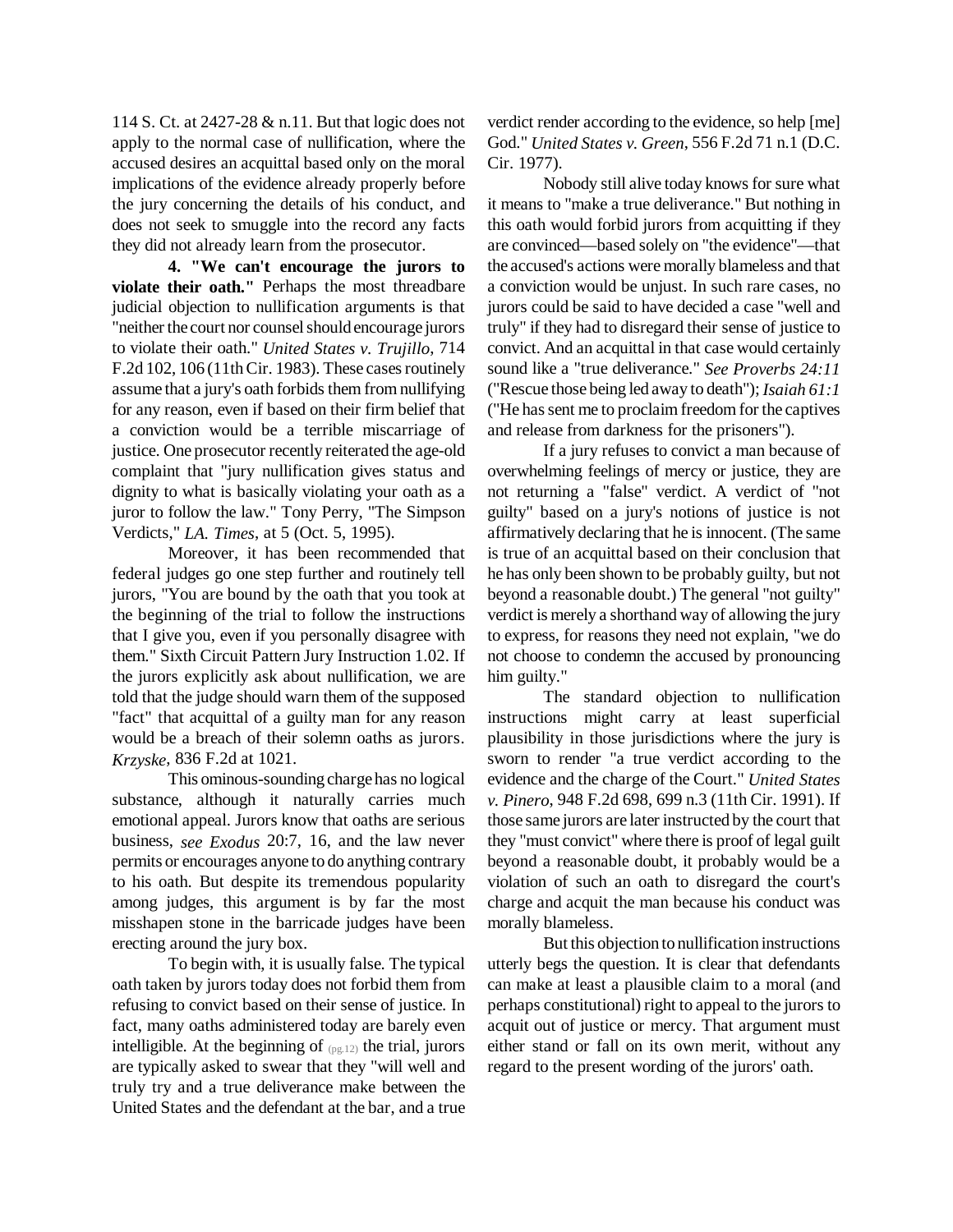#### **Constitutional Protection**

It is a colossal red herring to dismiss such claims with the rejoinder that nullification acquittals would "violate the jurors' oath." No judge can brush aside a plausible constitutional argument by saying "You might be right, but we do not decide the question, because we have already extracted a solemn vow from the jurors to abide by a different procedure that arguably violates your moral and constitutional rights." That "logic" could lead to some remarkable results in jurisdictions determined to defeat other constitutional provisions as well.

A jury's latitude to nullify is deliberately protected by the Constitution. Neither the tradition nor the wording of the oath administered to the jurors, on the other hand, is so dictated. In federal court it is not even prescribed by statute. It is simply an old tradition judges have made up. If the wording of the oath poses some conflict with the jury's constitutional prerogative to nullify, it is clear which one must yield the right of way. Courts simply have no business (much less lawful authority) asking jurors to swear to anything that would violate the Constitution or the jury's deeply held convictions about justice.

Besides, while we are on the subject of oaths, it is well to remember that there is always one party in the courtroom who is required to take an oath prescribed by federal law—and it is not the jury. Before ascending to the bench to try his first case, every federal judge is required by law to swear or affirm to uphold the Constitution (which includes the Sixth Amendment), and "that I will administer justice without respect to persons." 28 U.S.C. § 453. That is a most peculiar-sounding oath for anyone who intends to browbeat jurors into putting aside any notions of "justice" that might stand in the way of their willingness to condemn a morally blameless man.

Beyond all this, perhaps the most blasphemous aspect of the invocation of the oath is the simple fact that we really do not expect jurors to refrain from nullifying in all circumstances. That being the case, it ill-behooves us to place jurors under an oath that they will not nullify (much less lie to them about whether they have taken such an oath).

At least for those jurors who take their oaths seriously, it places them in an intolerable and totally unnecessary conflict between deeply held moral scruples. It demeans the seriousness of the oath, which stands at the very bedrock of our system of justice. *United States v. Dunnigan*, 507 U.S. 87, 97 (1993).

And when citizens and jurors gradually get wind of the fact that we really don't expect them to always refrain from nullifying, despite their alleged oaths to the contrary, who can blame any of those people from cutting corners with their future oaths as witnesses or elected officials?

**5. "We give them enough hints already."** Perhaps the most baffling excuse for refusing to tell jurors about nullification is the excuse that we already give them a few ambiguous (pg.13) clues about their power to nullify. In the seminal *Dougherty* case, for example, which remains the most influential opinion ever written on this topic, the Court of Appeals reasoned that explicit instructions would be superfluous, in part because juries get the message in a variety of subtle ways. The court based this holding, in part, on its axiomatic assumption of "the *fact* that the judge tells the jury it must acquit (in case of reasonable doubt) but *never* tells the jury in so many words that it must convict." 473 F.2d at 1135 (emphasis added)

The first problem with this justification is that it proceeds on a premise that is no longer generally true. Contrary to the *Dougherty* court's assumption about what a criminal trial judge would "never" do, the United States Judicial Conference has instructed federal judges to tell every criminal jury that "if you are firmly convinced that the defendant is guilty of the crime charged, you must find him guilty." Federal Judicial Center, Pattern Jury Instructions 21 (1987). Several courts have formally approved similar instructions telling the jury they "must" convict. *See People v. Bernhard Goetz*, 73 N.Y. 2d 751, 752, 532 N.E.2d 1273 (N.Y. 1988). Indeed, one Circuit Court of Appeals recently went so far as to state (in an unpublished decision) that instructing jurors any other way—for example, that they "should" convict—is at least "arguably" forbidden by the supposed "rule" that a jury is not to be told that nullification is a permissible course to take. *United States v. Fuentes*, 57 F.3d 1061, 1995 WL 352808 at \*\*2 (1st Cir. 1995).

The reasoning of these cases is indefensible. Telling a jury they "must" convict where guilt has been proven beyond a reasonable doubt is a serious misstatement of the law and "an error of the most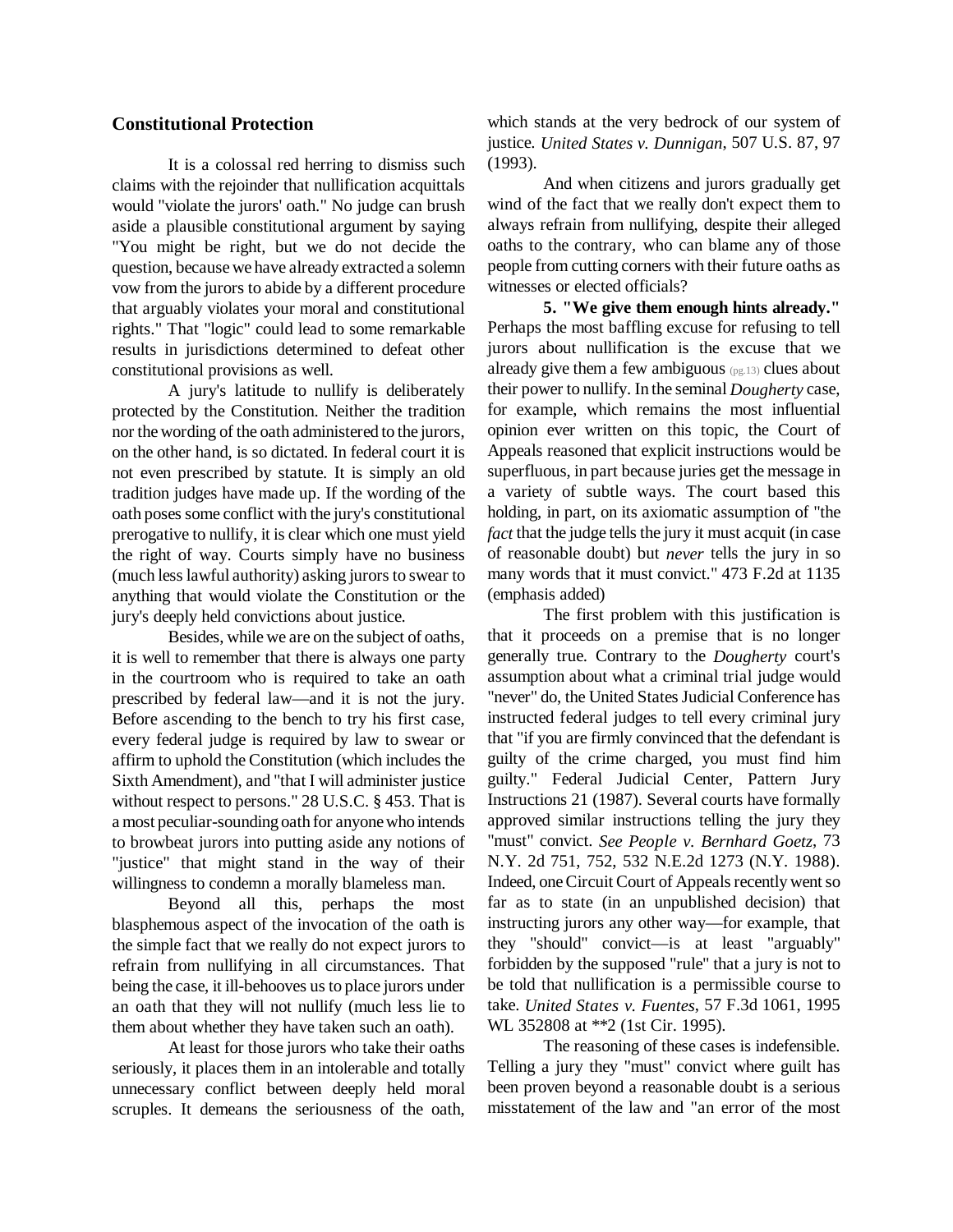egregious nature." *Proceedings of the 53rd Jud. Conf. of the D.C Circuit*, 145 F.R.D. 149, 175 (1992) (Remarks of R. Kenneth Mundy, Esq.). Under our Constitution, by design, a defendant is entitled to have his fate decided by a jury even if the evidence of his guilt is undisputed and decisive. *Sullivan*, 508 U.S. at 277. This is because criminal jurors are entitled to "refuse to convict even though the evidence supported the charge," and any legal system which would strip jurors of that discretion would be "totally alien to our notions of criminal justice." *Gregg v. Georgia*, 428 U.S. 153, 199 n.50 (1976).

Besides, even if we gave jurors the instruction that they "should" convict, it would hardly suffice to convey to the jury the solemnity of their awesome responsibility to acquit on the grounds of justice in exceptional cases. The *Dougherty* court candidly conceded that the pregnant implications of that ambiguity "would on their face seem too weak to notice." 473 F.2d at 1135. And even if some jurors could be fairly trusted to pick up on the subtle ambiguity left open in the contrast between instructions as to when they "should convict" and "must acquit," others will not. Far too much is at stake here to trust such nuances to a haphazard system of instructing jurors with hints. It violates both the Due Process and Equal Protection Clauses to let the outcome of criminal cases turn on "coded instructions" that we hope and pray a few jurors will be clever enough to notice and decipher on their own, all for the benefit of a select and arbitrarily chosen group of lucky defendants. Such a system of "justice" is no better than a judge who thinks too many jurors are relying on the insanity defense, so he sticks that portion of his instructions in one of eight empty drawers under the table in the jury room.

We see a similar fallacy in another bizarre compromise struck by several lower courts. Caught between the conflicting commands of the Sixth Amendment ("juries exist to protect the accused from the Government") and the appellate courts ("tell the jury they must ignore the demands of justice"), several trial judges have adopted the pathetic compromise of allowing the defense attorney to talk about nullification in closing arguments, but have refused to endorse such arguments in their instructions, even after the jurors predictably ask for further guidance from the judge. *E.g.*, *Krzyske*, 836 F.2d at 1021. This, too, is no solution.

The Supreme Court has repeatedly declared that "arguments of counsel cannot substitute for instructions by the court." *Carter v. Kentucky*, 450 U.S. 288, 304 (1981). "The former are usually billed in advance to the jury as matters of argument, not evidence, and are likely viewed as the statements of advocates; the latter, we have often recognized, are viewed as definitive and binding statements of the law." *Boyde v. California*, 494 U.S. 370, 384 (1990).

No matter how infrequently we hope to see juries exercise their constitutionally protected power to nullify the operation of unjust laws, there is simply far too much at stake to entrust that important possibility to the implications of "cryptographic instructions," or to closing arguments that seem to conflict with the charge of the court. In the final analysis, the best answer to all this nonsense was written long ago by Judge Cardozo. He observed in a related context that he had no objection to giving a jury greater latitude with their verdicts in a case that "seems to call irresistibly for the exercise of mercy, but it should be given to them directly and not in a mystifying cloud of words." "What Medicine Can Do for Law," in *Law and Literature* 70, 100 (1931) (quoted in *McGautha v. California*, 402 U.S. 183, 199 (1971)).

**6. "If the case is important enough, they will figure out we're not too serious about all this anyhow."** There have been many silly excuses for refusing to tell juries the truth about their lawful authority to nullify. But the most frightening of all teaches that jurors are most likely to nullify only on rare and special cases just as we secretly hope they will—if we falsely suggest to them that they have no such power or moral authority.

The reasoning here is that the lawful power to nullify is least likely to be abused, and most likely to be reserved for the rare cases when it is truly appropriate, if we structure our rules to make nullification "an act in contravention of the established instructions." *Dougherty*, 473 F.2d at 1136-37. After all, the argument goes, jurors always draw their understanding about the operation of the system from a variety of (pg.14) sources in the popular culture, even apart from the judge's instructions. *Id.* at 1135. This will, in theory, allow nullification to rear its ugly head only when the inequities of the case are sufficiently compelling to persuade the jurors to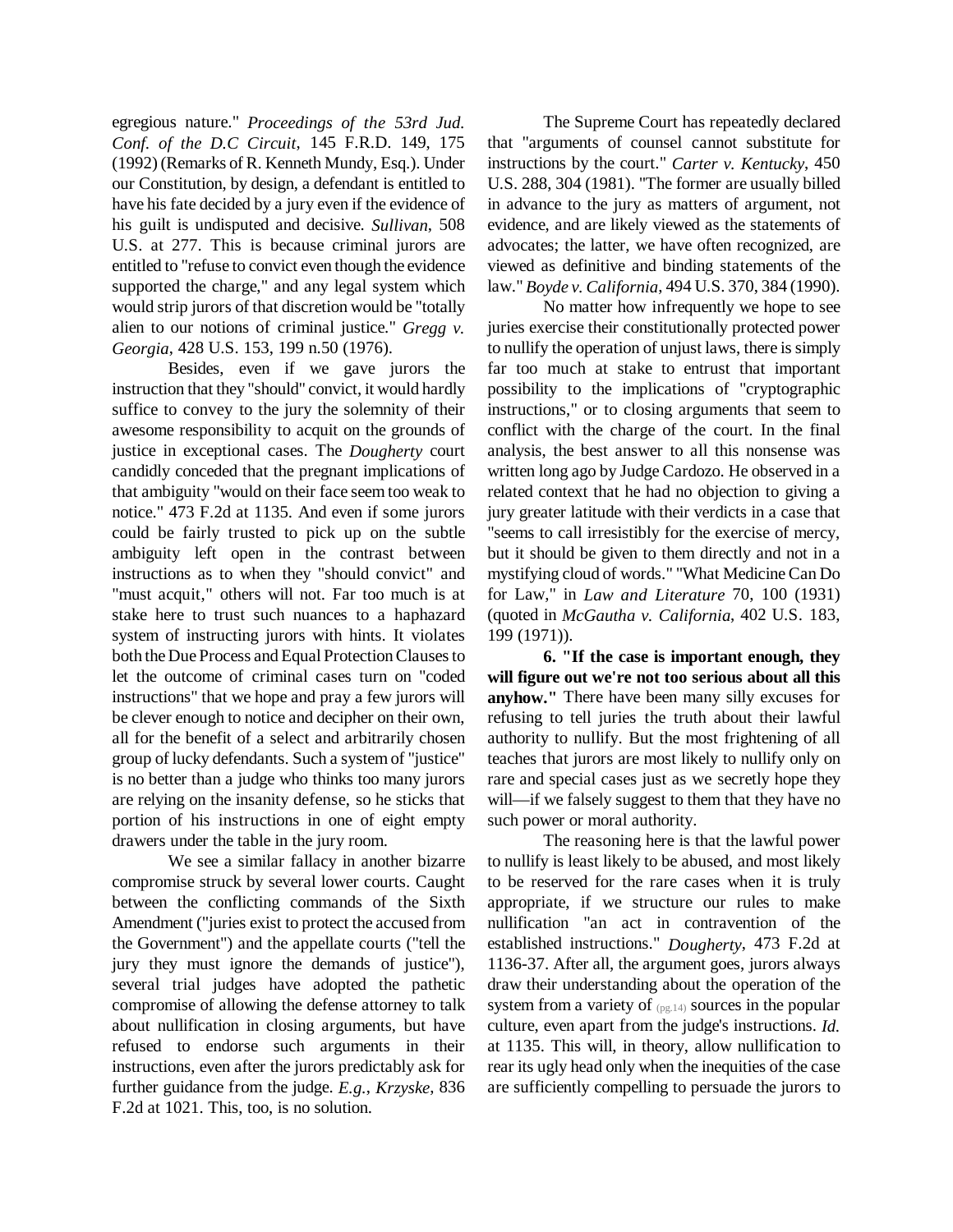cook up the idea and violate the judge's instructions on their own initiative. *Id.* at 1136.

This "reasoning" was never persuasive even when it was first handed down to the lower courts more than 20 years ago, as Chief Judge Bazelon noted in his dissenting opinion in *Dougherty.* But it is indefensible today. Even if one could possibly hope that "nullification" might be a secret to most jurors two decades ago, those days are now gone. Everyone who followed the key events in O.J. Simpson's criminal trial—which means everyone—understands by now at least this much: jurors in a criminal trial can listen to ten months of evidence that the government has publicly proclaimed to be overwhelming and conclusive, and still acquit after three hours of deliberating without being stopped on their way to the parking lot. That is, in the main, a pretty fair description of the rough contours of the jury's power to nullify.

At about the same time, a law professor has quickly risen to fame with his remarkable plea that black political and spiritual leaders join his quest to inform their constituencies of their undisputed power to acquit black defendants solely because of their race. Paul Butler, *Racially Based Jury Nullification: Black Power in the Criminal Justice System,* 105 *Yale L.J.* 677, 723-25 (1995). That dirty little secret about our criminal justice system was subsequently featured in countless newspapers, articles, and television shows. Professor Butler has appeared to discuss this fact on *60 Minutes* and *Geraldo Rivera.* If there was anyone who hadn't heard before this summer, the lid was blown off the story once and for all when it ran in the June 1996 issue of *Reader's Digest*.

Joining in the fray with gusto, of course, is the Fully Informed Jury Association (FIJA), a tax-exempt educational group with thousands of members devoted to informing future jurors about their power to nullify. They even have an impressive and thoughtful site on the Internet with hundreds of visitors each day. (Although I am naturally loath to admit having visited it in a journal the FBI may be reading.) Members have passed out pamphlets about nullification by the thousands outside of key trials. Legislation to require judges to issue such instructions has been introduced in dozens of state legislatures, as yet unsuccessfully, generating even more public attention to the topic. The group complains—with some justification—that they desire only to see to it that judges, like everyone else in the courtroom, are required to tell the truth and the whole truth.

With all this amateur mass legal education going on in earnest, "barber shops and beauty parlors everywhere are all abuzz with talk of 'jury nullification,' whether they call it by its proper name or not." Clarence Page, "Jury Nullification Can Create Justice," *Dayton Daily News*, A10 (Nov. 27, 1995). Our judicial system needs to take stock of this reality, and fast. The integrity and credibility of the system will be stretched to the breaking point as more and more jurors bring to their secret deliberations "inside knowledge" about the way the system really works, and about the reasons for the judge's refusal to share or confirm those details.

To make matters worse, imagine what will happen when even a few people bring into the jury room the secret knowledge that our system conceals the facts about nullification in the explicit (but unshared) hope that the jurors will see through our standard instructions and ignore them when that is called for! At that point, we will have no reliable protection against the danger that some jurors will reason, perhaps privately, that maybe some of our other hard and fast "rules of law" are also there for public relations purposes, designed to be ignored in special cases by jurors sophisticated enough to know how the system really works—or can be worked. The integrity of our court system will then be shattered beyond repair.

But for the fragile good faith of jurors, for example, we have no logical or moral basis for our otherwise rash assumption that a juror can be trusted to acquit, rather than convict, a defendant who has not quite been proven guilty beyond a reasonable doubt, "even if he is convinced the defendant is highly dangerous and should be incarcerated." *Shannon*, 114 S. Ct. at 2427. When jurors get wind of the appearance that at least some of our most fundamental rules are really just window dressing, what protection will we have against "nullification convictions" by jurors who refuse to release dangerous or despicable villains entitled to acquittals on the basis of seemingly unjust legal technicalities?

More and more legal essays are starting to surface with the rather casual assertion that "nullification convictions" can never be a real danger,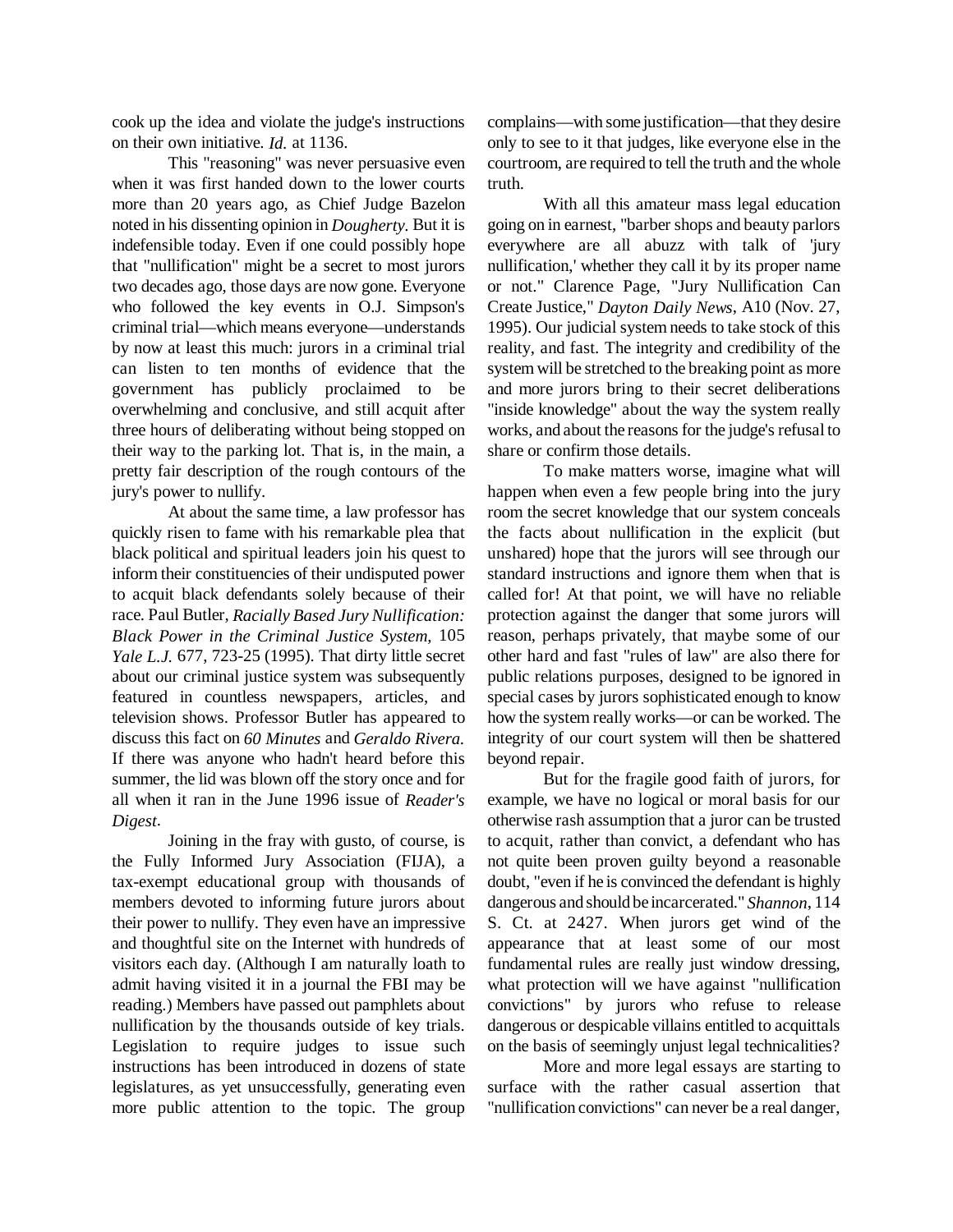in part because the judge and the Court of Appeals supposedly have the power to overturn a guilty verdict that is not supported by the evidence. *E.g.*, Gail Cox, "Feeling the Pressure: Jurors Rise Up Over Principle and Their Perks," *Nat'l law J.*, A1 (May 29, 1995). Those assurances, if repeated often enough, will make the problem even worse.

This supposed "fact" about our system of justice is the most nefarious of all, and will do irreparable damage if it falls into the wrong hands in the jury room. It is hard to imagine a clearer illustration of the maxim that a little knowledge can be a dangerous thing. Any jurors will be far more inclined to convict in close cases if they have picked up the mistaken impression that a judge is both empowered and likely to correct any mistakes in their assessment of the evidence. (That is especially true if one of the jurors advises the others that a mistaken verdict of acquittal, on the other hand, is final and unreviewable, which is now fairly common knowledge after the *Simpson* trial.) That would only enhance the already great temptation for them to abdicate their solemn responsibility by passing the buck to the judge.

In fact, a judge's power to enter a judgment of acquittal despite a contrary jury verdict is merely a token safeguard against the unjust conviction of the innocent (and anyone (pg.59) else not proven guilty beyond a reasonable doubt). It serves to overturn unjust convictions only after the extremely rare trial where there is no evidence that could satisfy any rational jury beyond a reasonable doubt. In all other cases, one seeking to overturn a guilty verdict based on the sufficiency or quality of the evidence against him "follows in the footsteps of countless criminal defendants who have made (pg.60) similar arguments," and "faces a nearly insurmountable hurdle." *United States v. Hickok*, 77 F.3d 992, 1002 (7th Cir. 1996). The judge cannot reweigh the evidence, and challenges to a witness's lack of credibility are "wasted on an appellate court." *United States v. Pulido*, 69 F.3d 192, 206 (7th Cir. 1995). Once the jury chooses to convict, regardless of the reason, its verdict will stand as long as it is based on any evidence in the record they might have chosen to believe, even testimony that "is totally uncorroborated and comes from an admitted liar, convicted felon, large-scale, drug-dealing, paid government informant." *Pulido*, 69 F.3d at 206. Heaven help us all if the jurors of the nation get word of these exaggerated suggestions that federal judges stand guard against "nullification convictions"!

#### **Inadequate Solution**

Besides, even if we radically restructured federal law to give a judge plenary authority to reverse a conviction she thought was not proven beyond a reasonable doubt, it still would not solve the problem. Even that arrangement would not be adequate to protect the constitutional rights of the accused. "It would not satisfy the Sixth Amendment to have a jury determine that the defendant is probably guilty, and then leave it up to the judge to determine whether he is guilty beyond a reasonable doubt." *Sullivan*, 508 U.S. at 278.

Meanwhile, as more Americans get the justifiable impression that the courts are not being perfectly candid with jurors, they are naturally and gradually losing their normal inhibitions about lying to judges. Prior to sensational trials, jurors' rights activists now give everyone entering the courthouse pamphlets advising of them of their power to nullify, warning them that the judge will deny it, and pleading with them to deny any "knowledge of this material" during jury selection. Joe Lambe, "Bill Would Let Juries Decide Law in Cases; Legal Establishment Reacts to Measure with Shock, Dread," *Kansas City Star*, at A1 (April 8, 1996). An outspoken law professor has publicly declared his willingness to lie under oath during jury selection, if necessary, to conceal his true attitudes toward nullification and get the chance to nullify death penalty cases. Paul Butler, *Racially Based Jury Nullification: Black Power in the Criminal Justice System*, 105 *Yale L.J.* 677, 724-25 n.236 (1995). That same law teacher has also invited Americans by the thousands to decide for themselves whether perjury during jury selection might be "morally justifiable" for some greater good such as racial justice. *Id.*

If our criminal justice system is to retain some semblance of integrity in the long run, it is vital that we treat jurors with greater candor about the moral and legal contours of their power to nullify. Fortunately, it wouldn't take long. A clear and adequate instruction could be conveyed in a single sentence, explaining that the jury should (not "must")